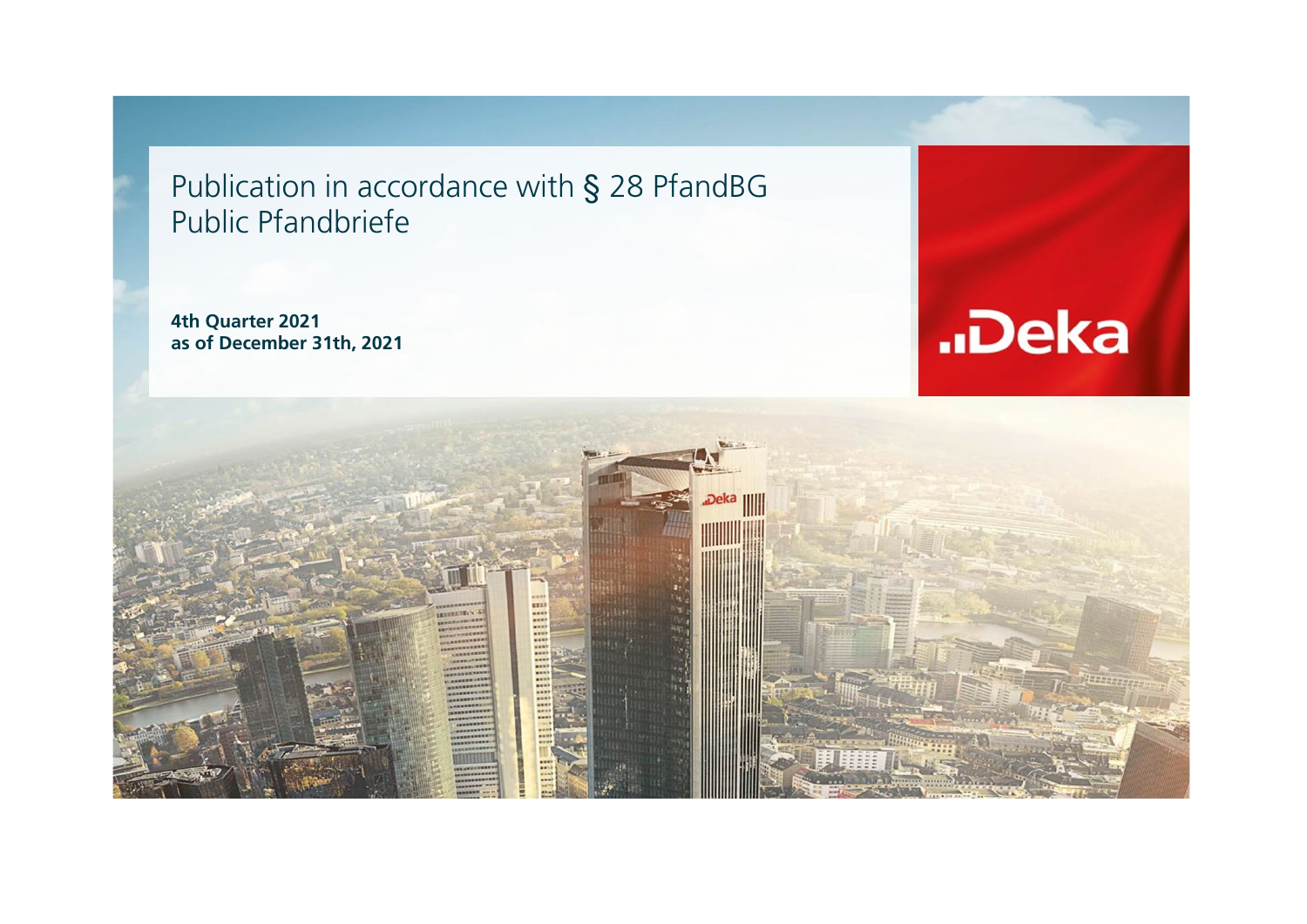# Public Pfandbriefe - Publication in accordance with § 28 PfandBG as of December 31th, 2021

## **Table of contents**

| Publication in accordance with § 28 PfandBG |                                                                                                                                  |    |  |  |  |
|---------------------------------------------|----------------------------------------------------------------------------------------------------------------------------------|----|--|--|--|
|                                             | I. Nominal value                                                                                                                 | 3  |  |  |  |
|                                             | II. vdp-Credit qualitiy differentiation model                                                                                    | 3  |  |  |  |
|                                             | III. Derivatives contained in cover pool                                                                                         | 3  |  |  |  |
|                                             | IV. Nominal value and net present value                                                                                          | 4  |  |  |  |
|                                             | V. Maturity structure                                                                                                            | 5  |  |  |  |
|                                             | VI. Breakdown of cover pool by size                                                                                              | 6  |  |  |  |
|                                             | VII. Fixed-interest rate assets                                                                                                  | 6  |  |  |  |
|                                             | VIII. Additional cover pool assets                                                                                               |    |  |  |  |
|                                             | IX. Distribution of cover pool assets - Regular cover (incl. statutory overcollateralization) in mill EUR                        | 8  |  |  |  |
|                                             | X. Distribution of cover pool assets (amounts directly owed) - Regular cover (incl. statutory overcollateralization) in mill EUR | 9  |  |  |  |
|                                             | XI. Distribution of cover pool assets (guaranteed amounts) - Regular cover (incl. statutory overcollateralization) in mill EUR   | 10 |  |  |  |
|                                             | XII. Distribution of cover pool assets (quarantees for reasons of export promotion) - Regular cover in mill EUR                  | 11 |  |  |  |
|                                             | XIII. Debts in arrears > 90 Days (in mill EUR)                                                                                   | 12 |  |  |  |
|                                             | XIV. Total amounts of nonperforming assets, if at least 5% of each individual claim are non performing(in mill EUR)              | 13 |  |  |  |
|                                             |                                                                                                                                  |    |  |  |  |

#### **Additional voluntary information**

| I. Additional voluntary information about the cover pool               | 14-15 |
|------------------------------------------------------------------------|-------|
| II. Additional voluntary information about the outstanding Pfandbriefe |       |

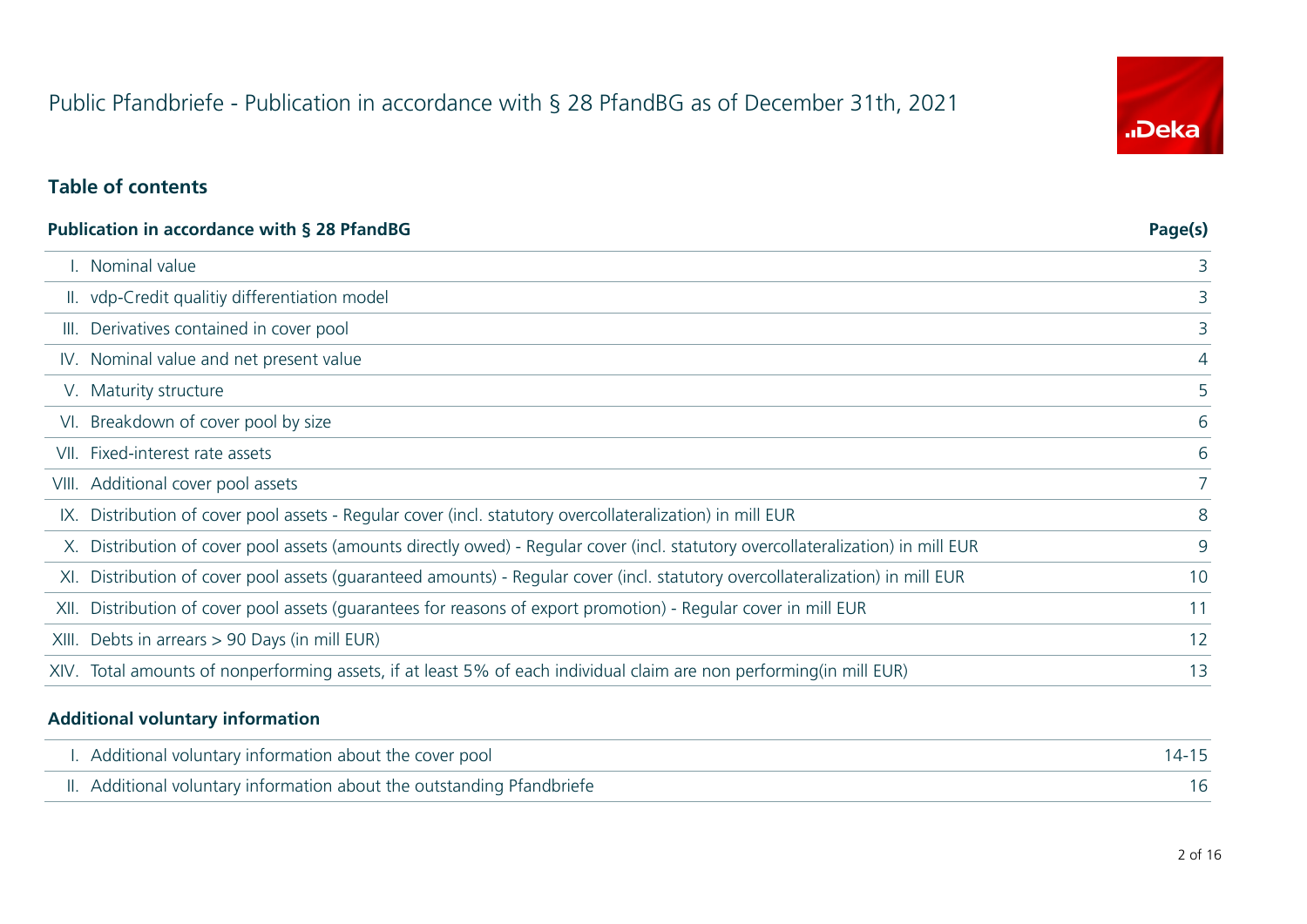# Public Pfandbriefe - Publication in accordance with § 28 PfandBG as of December 31th, 2021



#### **I. Nominal value**

| <b>Total amounts in mill EUR</b>          | <b>Nominal value</b> |         |  |
|-------------------------------------------|----------------------|---------|--|
|                                           | Q4/2021              | Q4/2020 |  |
| Outstanding Pfandbriefe                   | 3.666,4              | 3.463,8 |  |
| Public sector cover pool                  | 4.423.8              | 4.291.0 |  |
| Overcollateralization                     | 757.4                | 827,2   |  |
| Overcollateralization in % of outstanding | 20.7%                | 23.9 %  |  |

## **II. vdp-Credit qualitiy differentiation model**

| Overcollateralization in consideration of the<br>"vdp-Credit quality differentiation model" | <b>Nominal value</b> |         | Net present value |         |
|---------------------------------------------------------------------------------------------|----------------------|---------|-------------------|---------|
| in mill EUR                                                                                 | O4/2021              | 04/2020 | O4/2021           | 04/2020 |
| Overcollateralization                                                                       | 757.4                | 827.2   | 815.6             | 904.4   |
| Overcollateralization according to the "vdp-Credit quality<br>differentiation model"        | 757.4                | 827.2   | 815.6             | 904.4   |
| Overcollateralization in % of outstanding                                                   | 20.7%                | 23.9%   | 21.4%             | 24.3 %  |

## **III. Derivatives contained in cover pool**

| <b>Total amounts in mill EUR</b> | <b>Nominal value</b> |         |  |
|----------------------------------|----------------------|---------|--|
|                                  | 04/2021              | O4/2020 |  |
| <b>Derivates</b>                 | 0.0                  | 0.0     |  |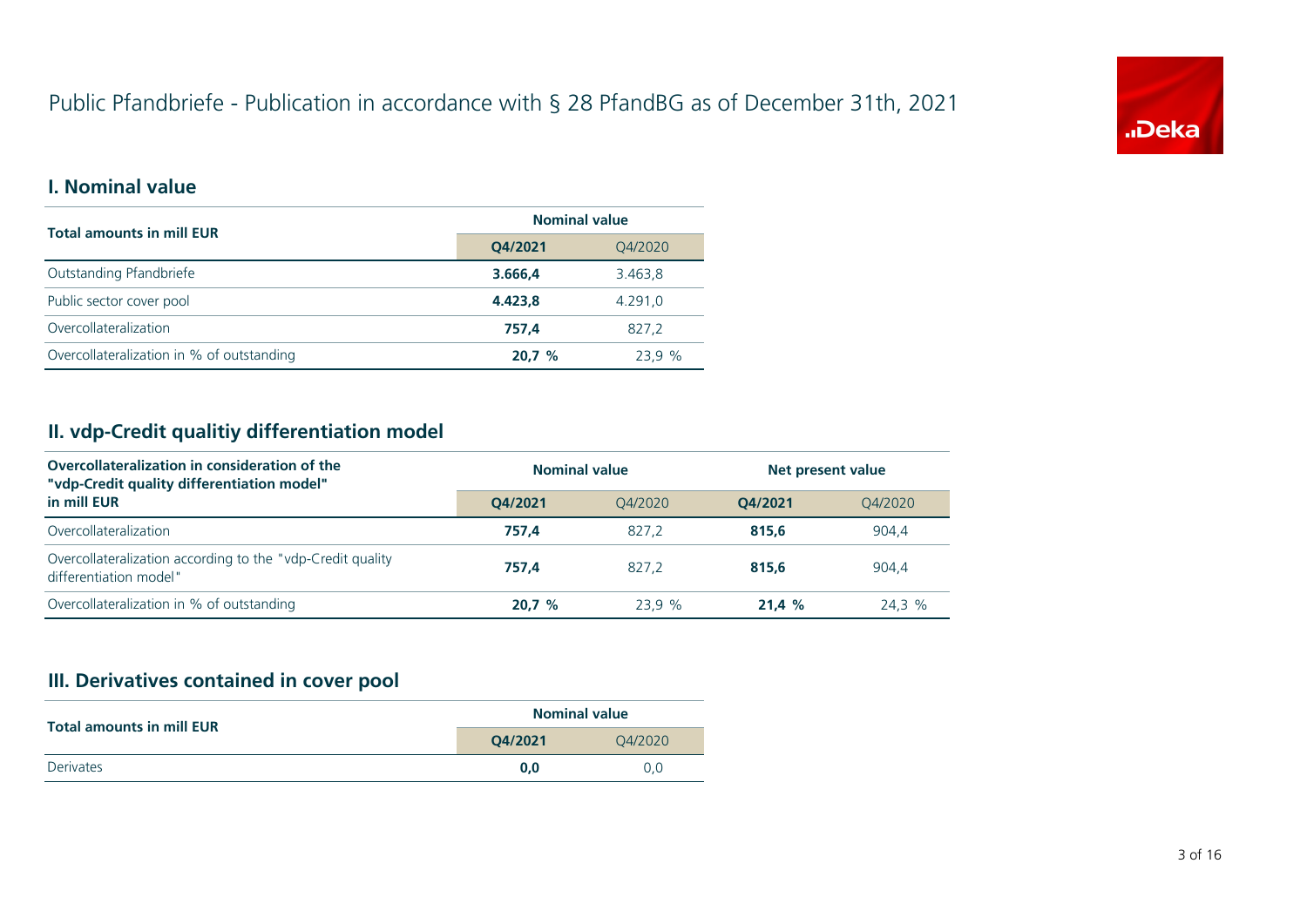

## **IV. Nominal value and net present value**

| <b>Total amounts in mill EUR</b>          | <b>Nominal value</b> |         | Net present value |         |
|-------------------------------------------|----------------------|---------|-------------------|---------|
|                                           | O4/2021              | 04/2020 | O4/2021           | Q4/2020 |
| Outstanding Pfandbriefe                   | 3.666.4              | 3.463.8 | 3.802.7           | 3.724,9 |
| Public sector cover pool                  | 4.423.8              | 4.291.0 | 4.618.3           | 4.629.3 |
| Overcollateralization                     | 757.4                | 827.2   | 815,6             | 904.4   |
| Overcollateralization in % of outstanding | 20.7%                | 23.9 %  | 21.4%             | 24,3 %  |

| <b>Total amounts in mill EUR</b>          | Net present value + 250 BP |         | Net present value - 250 BP |         | Net present value<br><b>Currency stress</b> |         |
|-------------------------------------------|----------------------------|---------|----------------------------|---------|---------------------------------------------|---------|
|                                           | O4/2021                    | 04/2020 | O4/2021                    | 04/2020 | O4/2021                                     | Q4/2020 |
| Outstanding Pfandbriefe                   | 3.420.6                    | 3.345.4 | 4.276.7                    | 4.201.5 | 3.420,6                                     | 3.345,4 |
| Public sector cover pool                  | 4.093.9                    | 4.087.5 | 5.335.8                    | 5.392.3 | 4.074.1                                     | 4.065,7 |
| Overcollateralization                     | 673.3                      | 742.1   | 1.059.1                    | 1.190.7 | 653,5                                       | 720,3   |
| Overcollateralization in % of outstanding | 19.7%                      | 22,2 %  | 24,8 %                     | 28,3 %  | 19.1%                                       | 21.5%   |

| <b>Foreign Currencies</b> | Net present value for each foreign<br>currency (in mill) |         | <b>Rates of exchange</b> |         | Net present value<br>in mill EUR |         |
|---------------------------|----------------------------------------------------------|---------|--------------------------|---------|----------------------------------|---------|
|                           | O4/2021                                                  | 04/2020 | O4/2021                  | 04/2020 | O4/2021                          | Q4/2020 |
| <b>USD</b>                | 134,6                                                    | 160,3   | 1.13260                  | 1,22710 | 118,9                            | 130,7   |
| <b>Total amounts</b>      |                                                          |         |                          |         | 118,9                            | 130,7   |

Remark: Net present value on Static Method basis in accordance with § 5 and § 6 PfandBarwertV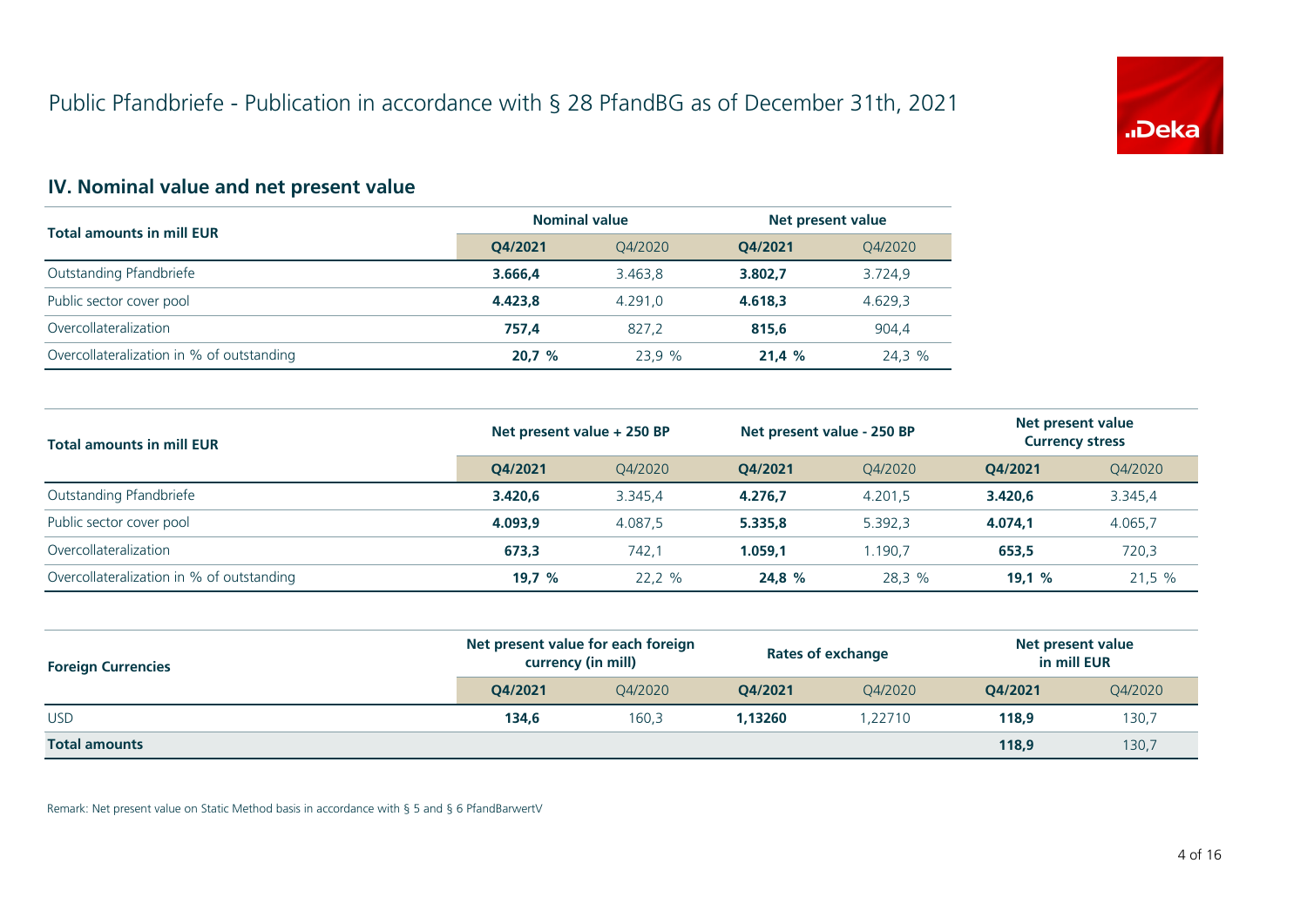

## **V. Maturity structure**

| <b>Maturity ranges</b> |        |           | <b>Outstanding Pfandbriefe in mill EUR</b> |         | Public sector cover pool in mill EUR |         |  |
|------------------------|--------|-----------|--------------------------------------------|---------|--------------------------------------|---------|--|
|                        |        |           | Q4/2021                                    | Q4/2020 | Q4/2021                              | Q4/2020 |  |
|                        | $\leq$ | 6 months  | 423,0                                      | 281,9   | 78,5                                 | 125,1   |  |
| 6 months               | $\leq$ | 12 months | 170,0                                      | 0,5     | 8,0                                  | 84,1    |  |
| 12 months              | $\leq$ | 18 months | 525,0                                      | 673,0   | 287,5                                | 79,4    |  |
| 18 months              | $\leq$ | 2 years   | 15,0                                       | 190,0   | 206,4                                | 15,9    |  |
| 2 years                | $\leq$ | 3 years   | 621,9                                      | 545,0   | 406,4                                | 585,5   |  |
| 3 years                | $\leq$ | 4 years   | 290,0                                      | 369,7   | 379,9                                | 348,2   |  |
| 4 years                | $\leq$ | 5 years   | 324,0                                      | 290,0   | 255,6                                | 325,5   |  |
| 5 years                | $\leq$ | 10 years  | 901,9                                      | 718,9   | 1.477,3                              | 1.348,1 |  |
|                        | >      | 10 years  | 395,6                                      | 394,7   | 1.324,2                              | 1.379,1 |  |
| <b>Total amounts</b>   |        | 3.666,4   | 3.463,8                                    | 4.423,8 | 4.291.0                              |         |  |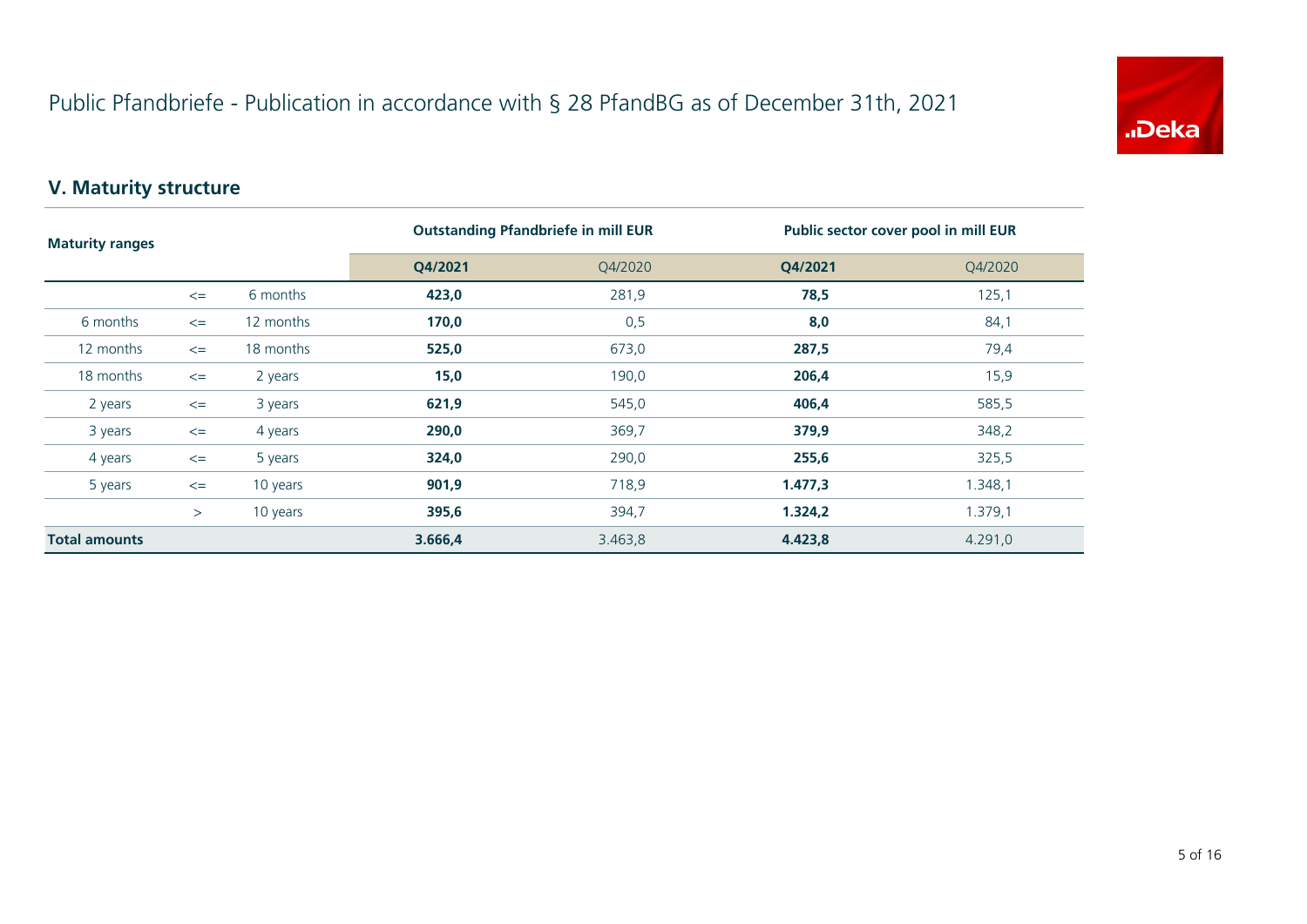

## **VI. Breakdown of cover pool by size**

| Breakdown of cover pool by size (in mill EUR)                        |                                 |               |              |         |         |
|----------------------------------------------------------------------|---------------------------------|---------------|--------------|---------|---------|
|                                                                      |                                 |               |              | Q4/2021 | 04/2020 |
| Regular cover                                                        |                                 | $\leq$        | 10 mill EUR  |         |         |
| according to $\S$ 20 para. 1 PfandBG                                 |                                 |               |              | 161,1   | 107,2   |
| Regular cover                                                        | 10 mill EUR $\leq$ 100 mill EUR |               |              |         |         |
| according to $\S$ 20 para. 1 PfandBG                                 |                                 | 2.139,4       | 1.787,1      |         |         |
| Regular cover                                                        |                                 | $\rightarrow$ | 100 mill EUR |         |         |
| according to $\S$ 20 para. 1 PfandBG                                 |                                 |               |              | 2.123,3 | 2.396,6 |
| <b>Amounts</b>                                                       |                                 |               |              | 4.423,8 | 4.291,0 |
| Additional cover pool assets<br>according to $\S$ 20 para. 2 PfandBG |                                 |               |              | 0,0     | 0,0     |
| <b>Total amounts</b>                                                 |                                 |               |              | 4.423.8 | 4.291.0 |

#### **VII. Fixed-interest rate assets**

| Total amounts of fixed-interest assets (nominal and<br>percentage values) | <b>Total amounts in mill EUR</b> |         | thereof: Nominal value of fixed<br>interest assets |         | thereof: Percentage of fixed<br>interest assets |         |
|---------------------------------------------------------------------------|----------------------------------|---------|----------------------------------------------------|---------|-------------------------------------------------|---------|
|                                                                           | 04/2021                          | 04/2020 | 04/2021                                            | 04/2020 | O4/2021                                         | 04/2020 |
| Outstanding Pfandbriefe                                                   | 3.666,4                          | 3.463.8 | 3.666.4                                            | 3.463.8 | 100.0 $%$                                       | 100,0 % |
| Public sector cover pool                                                  | 4.423.8                          | 4.291.0 | 3.474.1                                            | 3.034.0 | 78.5 %                                          | 70,7 %  |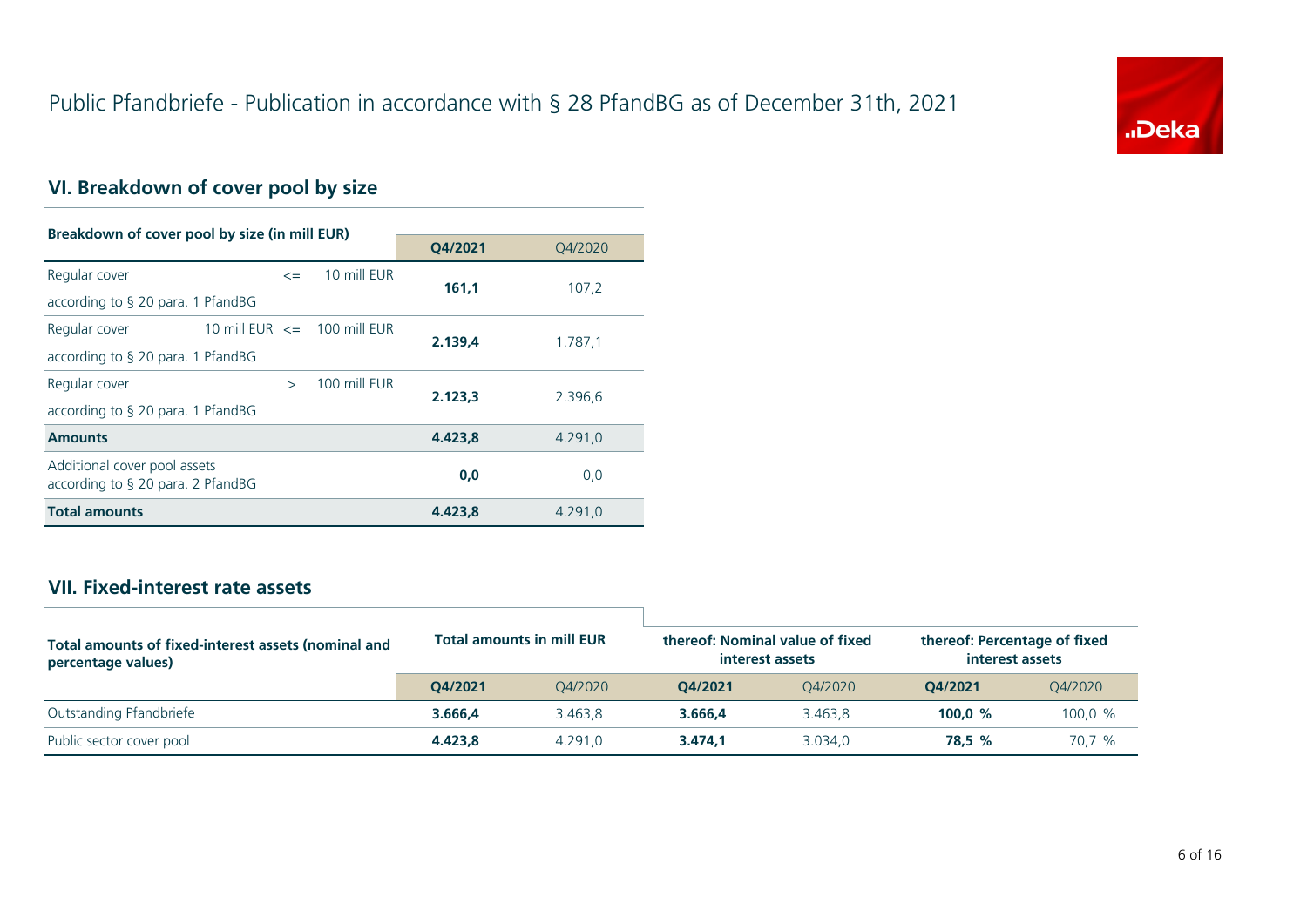

## **VIII. Additional cover pool assets**

| <b>Additional cover pool assets</b>                                             |         | <b>Total amounts in mill EUR</b> |         |                                                                                               |
|---------------------------------------------------------------------------------|---------|----------------------------------|---------|-----------------------------------------------------------------------------------------------|
| according to § 20 para. 2 PfandBG                                               | Q4/2021 | Q4/2020                          |         |                                                                                               |
|                                                                                 | 0,0     | 0,0                              |         |                                                                                               |
|                                                                                 |         |                                  |         |                                                                                               |
| Thereof additional cover pool assets                                            |         | <b>Total amounts in mill EUR</b> |         |                                                                                               |
| according to § 20 para. 2 no. 1 PfandBG                                         | Q4/2021 | Q4/2020                          |         |                                                                                               |
|                                                                                 | 0,0     | 0,0                              |         |                                                                                               |
|                                                                                 |         |                                  |         |                                                                                               |
| Thereof additional cover pool assets<br>according to § 20 para. 2 no. 2 PfandBG |         | <b>Total amounts in mill EUR</b> |         | thereof: Exposure in covered bonds<br>according to Article 129 Regulation<br>(EU) No 575/2013 |
| Code<br>based in<br>$(*)$                                                       | Q4/2021 | Q4/2020                          | Q4/2021 | Q4/2020                                                                                       |
| <b>Total amounts</b>                                                            | 0,0     | 0,0                              | 0,0     | 0,0                                                                                           |

| Information according to $\S$ 28                                    | <b>Total amounts in mill EUR</b> |         |  |  |
|---------------------------------------------------------------------|----------------------------------|---------|--|--|
| para. 1 no. 8 PfandBG                                               | O4/2021                          | 04/2020 |  |  |
| Cover pool assets that exceed the limits of<br>§ 20 para. 2 PfandBG | 0.0                              | 0.0     |  |  |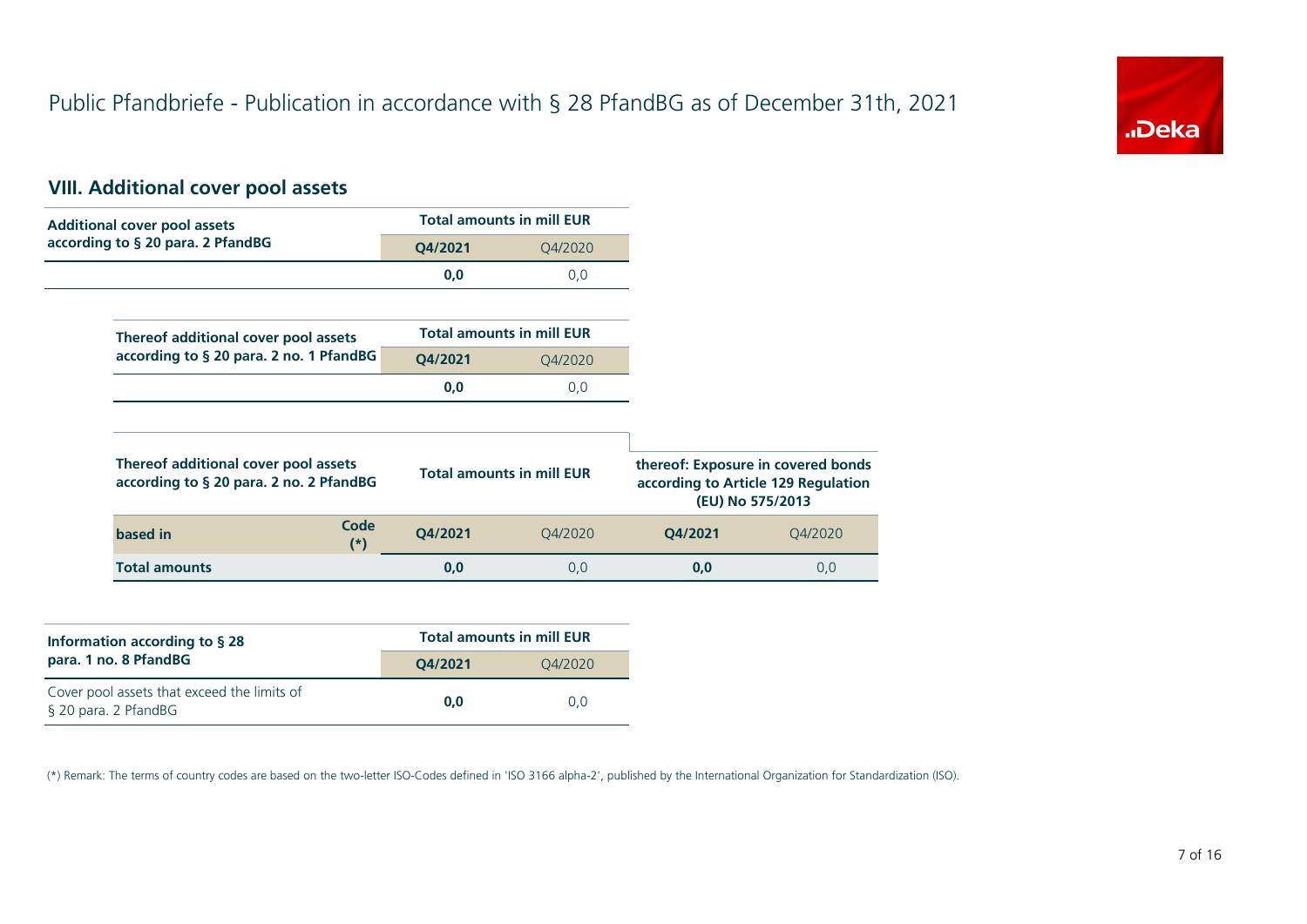

#### **IX. Distribution of cover pool assets Regular cover (incl. statutory overcollateralization) in mill EUR**

| Country of registration/residence of<br>the respective borrower or<br>guaranteeing body |               |         | <b>Sovereign</b> |         | <b>Local Authorities</b><br><b>Other debtors</b><br><b>Total amounts</b><br><b>Regional Authorities</b> |         |         |         |         | thereof: Guarantees<br>of export promotion |         |         |         |
|-----------------------------------------------------------------------------------------|---------------|---------|------------------|---------|---------------------------------------------------------------------------------------------------------|---------|---------|---------|---------|--------------------------------------------|---------|---------|---------|
| <b>Country</b>                                                                          | Code<br>$(*)$ | Q4/2021 | O4/2020          | Q4/2021 | Q4/2020                                                                                                 | Q4/2021 | Q4/2020 | Q4/2021 | Q4/2020 | Q4/2021                                    | Q4/2020 | Q4/2021 | Q4/2020 |
| Germany                                                                                 | DE            | 101,0   | 151,7            | 572,9   | 640,3                                                                                                   | 2.481,6 | 2.016,2 | 615,0   | 737,8   | 3.770,5                                    | 3.546,0 | 101,0   | 151,7   |
| Denmark                                                                                 | DK            | 0,0     | 0,0              | 0,0     | 0,0                                                                                                     | 0,0     | 0,0     | 106,3   | 70,7    | 106,3                                      | 70,7    | 106,3   | 70,7    |
| Canada                                                                                  | CA            | 0,0     | 0,0              | 21,7    | 20,0                                                                                                    | 0,0     | 0,0     | 0,0     | 0,0     | 21,7                                       | 20,0    | 0,0     | 0,0     |
| Latvia                                                                                  | LV            | 0,0     | 0,0              | 0,0     | 0,0                                                                                                     | 87,4    | 104,7   | 0,0     | 0,0     | 87,4                                       | 104,7   | 0,0     | 0,0     |
| <b>Netherlands</b>                                                                      | <b>NL</b>     | 132,6   | 147,0            | 0,0     | 0,0                                                                                                     | 0,0     | 0,0     | 0,0     | 0,0     | 132,6                                      | 147,0   | 132,6   | 147,0   |
| Norway                                                                                  | <b>NO</b>     | 37,5    | 50,0             | 0,0     | 0,0                                                                                                     | 0,0     | 0,0     | 0,0     | 0,0     | 37,5                                       | 50,0    | 37,5    | 50,0    |
| United States of America                                                                | <b>US</b>     | 64,4    | 100,4            | 0,0     | 0,0                                                                                                     | 0,0     | 0,0     | 0,0     | 0,0     | 64,4                                       | 100,4   | 64,4    | 100,4   |
| United Kingdom of Great Britain<br>and Northern Ireland                                 | <b>GB</b>     | 203,4   | 252,2            | 0,0     | 0,0                                                                                                     | 0,0     | 0,0     | 0,0     | 0,0     | 203,4                                      | 252,2   | 203,4   | 252,2   |
| <b>Amounts</b>                                                                          |               | 538,9   | 701,3            | 594,6   | 660,3                                                                                                   | 2.569,0 | 2.120,8 | 721,3   | 808,5   | 4.423,8                                    | 4.291,0 | 645,2   | 771,9   |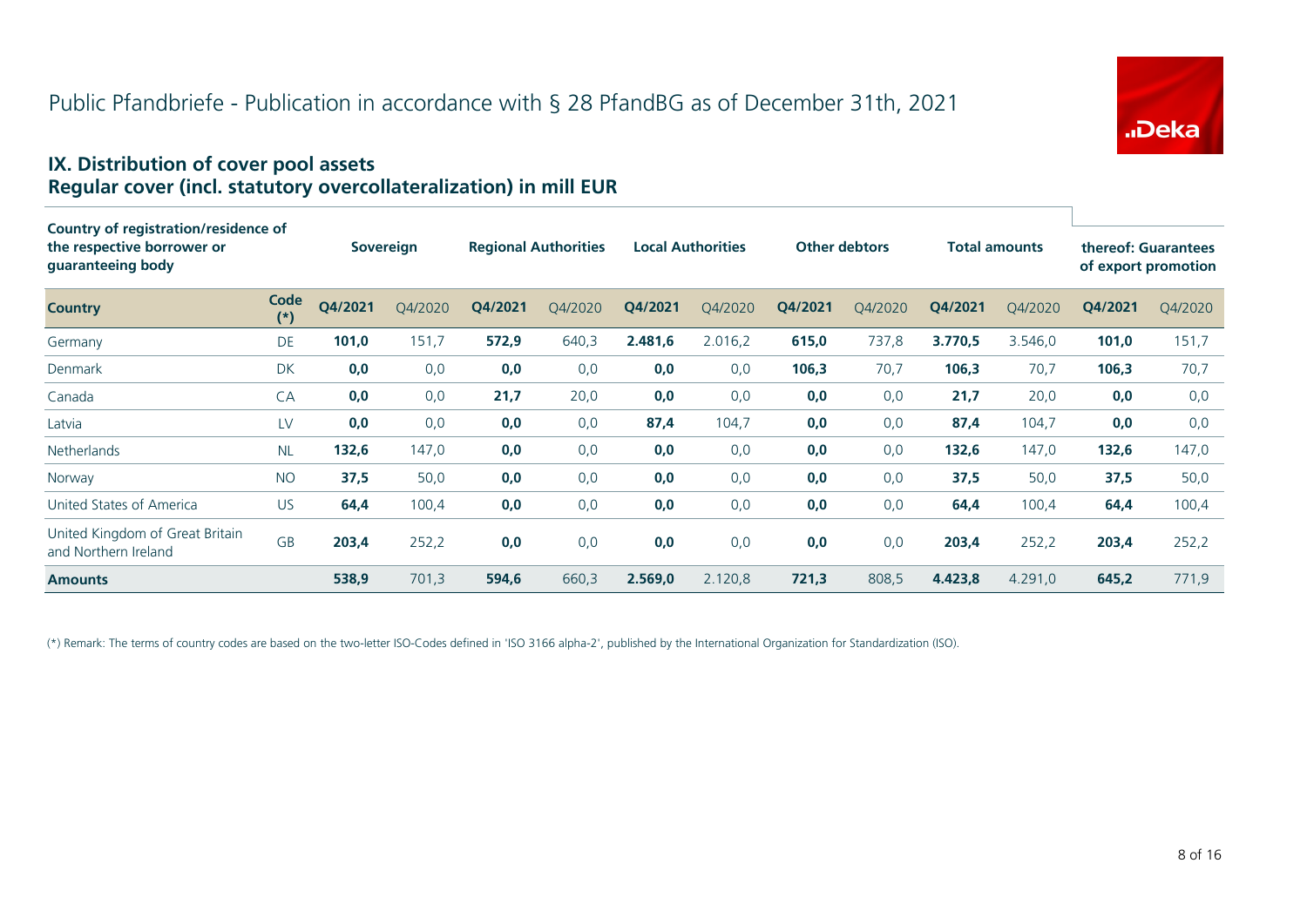

#### **X. Distribution of cover pool assets (amounts directly owed) Regular cover (incl. statutory overcollateralization) in mill EUR**

| Country of registration/residence of<br>the respective borrower |               |         | <b>Sovereign</b> | <b>Regional Authorities</b> |         | <b>Local Authorities</b> |         | <b>Other debtors</b> |         | Total amounts |         |
|-----------------------------------------------------------------|---------------|---------|------------------|-----------------------------|---------|--------------------------|---------|----------------------|---------|---------------|---------|
| <b>Country</b>                                                  | Code<br>$(*)$ | O4/2021 | Q4/2020          | Q4/2021                     | Q4/2020 | Q4/2021                  | Q4/2020 | Q4/2021              | O4/2020 | O4/2021       | O4/2020 |
| Germany                                                         | DE            | 0,0     | 0,0              | 572,9                       | 640,3   | 2.481.6                  | 2.015,9 | 615,0                | 737,8   | 3.669.5       | 3.394,1 |
| Canada                                                          | CA            | 0,0     | 0,0              | 12,9                        | 11,9    | 0,0                      | 0,0     | 0,0                  | 0,0     | 12,9          | 11,9    |
| Latvia                                                          | LV            | 0,0     | 0,0              | 0,0                         | 0,0     | 87,4                     | 104.7   | 0,0                  | 0,0     | 87,4          | 104.7   |
| <b>Amounts</b>                                                  |               | 0,0     | 0,0              | 585,8                       | 652,2   | 2.569,0                  | 2.120.6 | 615,0                | 737,8   | 3.769.8       | 3.510.6 |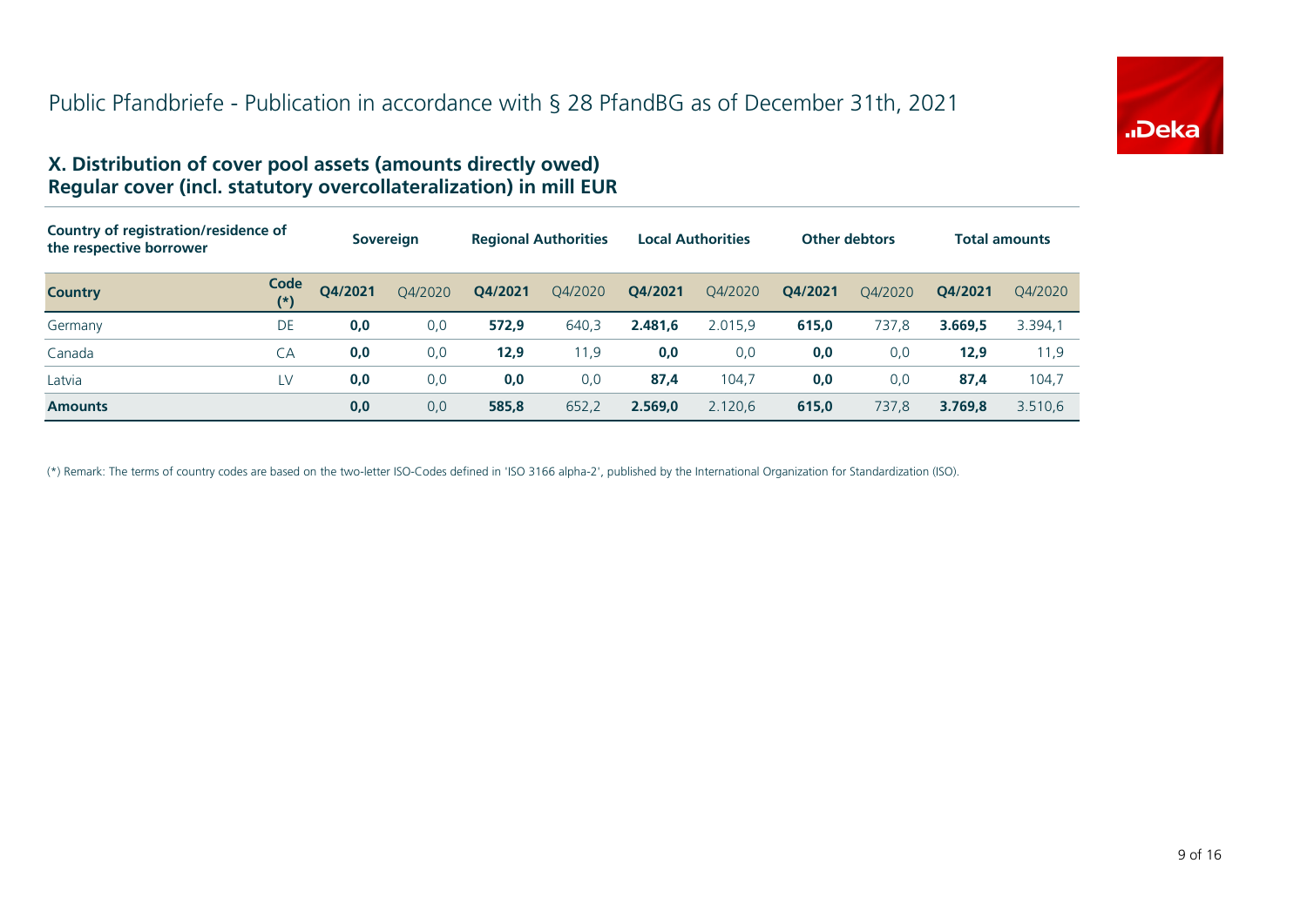

#### **XI. Distribution of cover pool assets (guaranteed amounts) Regular cover (incl. statutory overcollateralization) in mill EUR**

| Country of registration/residence of<br>the guaranteeing body |               | <b>Sovereign</b> |         | <b>Regional Authorities</b> |         | <b>Local Authorities</b> |         | <b>Other debtors</b> |         | <b>Total amounts</b> |         |
|---------------------------------------------------------------|---------------|------------------|---------|-----------------------------|---------|--------------------------|---------|----------------------|---------|----------------------|---------|
| <b>Country</b>                                                | Code<br>$(*)$ | Q4/2021          | O4/2020 | O4/2021                     | O4/2020 | O4/2021                  | O4/2020 | O4/2021              | O4/2020 | O4/2021              | Q4/2020 |
| Germany                                                       | DE            | 101,0            | 151,7   | 0,0                         | 0,0     | 0,0                      | 0,2     | 0,0                  | 0,0     | 101,0                | 151,9   |
| Denmark                                                       | DK            | 0,0              | 0,0     | 0,0                         | 0,0     | 0,0                      | 0,0     | 106,3                | 70,7    | 106,3                | 70,7    |
| Canada                                                        | CA            | 0,0              | 0,0     | 8,8                         | 8,1     | 0,0                      | 0,0     | 0,0                  | 0,0     | 8,8                  | 8,1     |
| <b>Netherlands</b>                                            | <b>NL</b>     | 132,6            | 147,0   | 0,0                         | 0,0     | 0,0                      | 0,0     | 0,0                  | 0,0     | 132,6                | 147,0   |
| Norway                                                        | <b>NO</b>     | 37,5             | 50,0    | 0,0                         | 0,0     | 0,0                      | 0,0     | 0,0                  | 0,0     | 37,5                 | 50,0    |
| United States of America                                      | <b>US</b>     | 64,4             | 100,4   | 0,0                         | 0,0     | 0,0                      | 0,0     | 0,0                  | 0,0     | 64,4                 | 100,4   |
| United Kingdom of Great Britain<br>and Northern Ireland       | GB            | 203,4            | 252,2   | 0,0                         | 0,0     | 0,0                      | 0,0     | 0,0                  | 0,0     | 203,4                | 252,2   |
| <b>Amounts</b>                                                |               | 538,9            | 701,3   | 8,8                         | 8,1     | 0,0                      | 0,2     | 106,3                | 70,7    | 654.0                | 780,3   |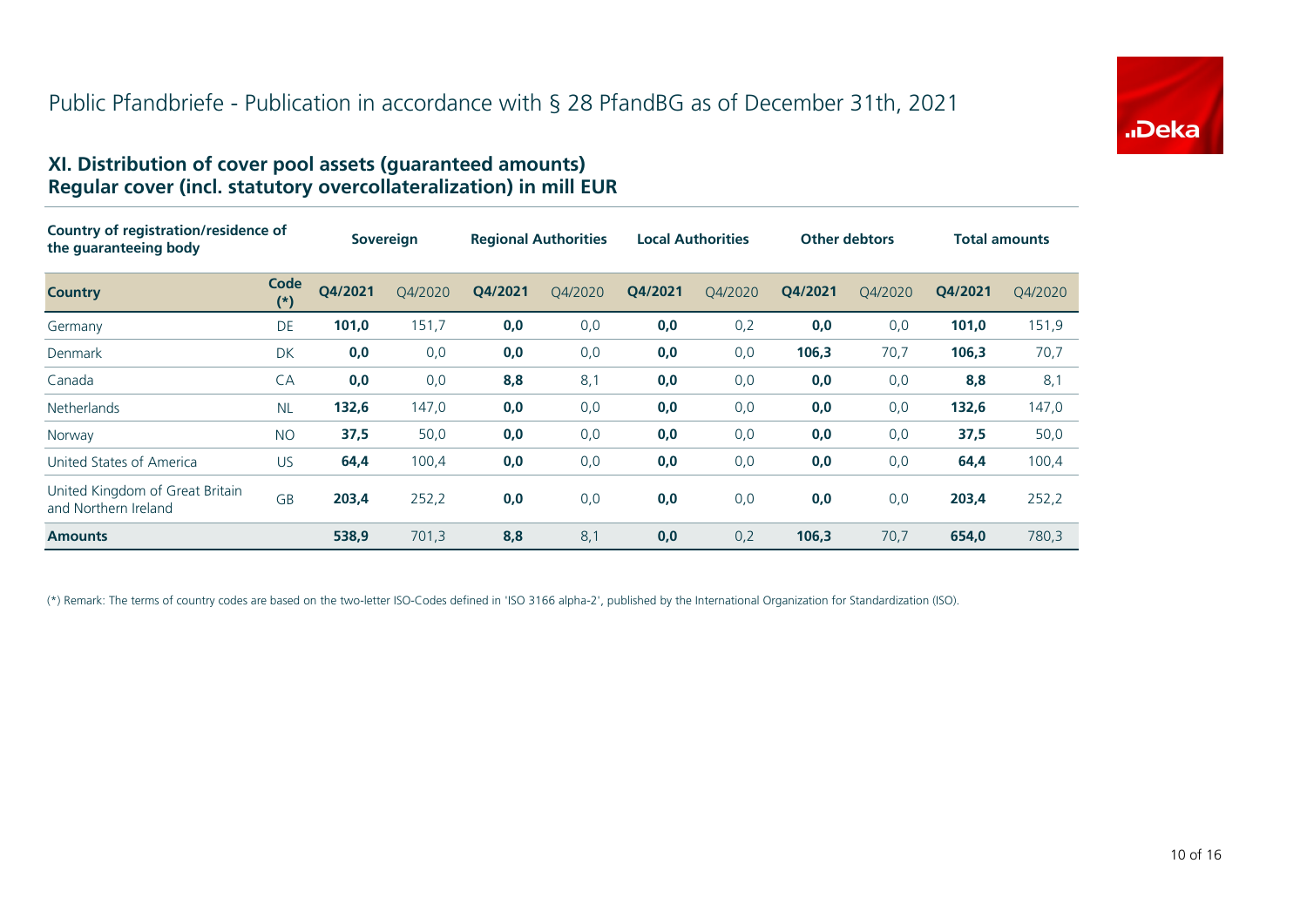## Public Pfandbriefe - Publication in accordance with § 28 PfandBG as of December 31th, 2021



#### **XII. Distribution of cover pool assets (guarantees for reasons of export promotion) Regular cover in mill EUR**

| Country of registration/residence of<br>the quaranteeing body |                  |         | <b>Total amounts</b> |         | thereof: Sovereign | thereof: Other<br>debtors |         |  |
|---------------------------------------------------------------|------------------|---------|----------------------|---------|--------------------|---------------------------|---------|--|
| <b>Country</b>                                                | Code<br>$^{(*)}$ | O4/2021 | O4/2020              | O4/2021 | 04/2020            | O4/2021                   | 04/2020 |  |
| Germany                                                       | DE               | 101,0   | 151,7                | 101,0   | 151,7              | 0,0                       | 0,0     |  |
| Denmark                                                       | DK               | 106,3   | 70,7                 | 0,0     | 0,0                | 106,3                     | 70,7    |  |
| <b>Netherlands</b>                                            | <b>NL</b>        | 132.6   | 147,0                | 132.6   | 147.0              | 0,0                       | 0,0     |  |
| Norway                                                        | <b>NO</b>        | 37,5    | 50,0                 | 37,5    | 50,0               | 0,0                       | 0,0     |  |
| United States of America                                      | <b>US</b>        | 64,4    | 100,4                | 64,4    | 100,4              | 0,0                       | 0,0     |  |
| United Kingdom of Great Britain<br>and Northern Ireland       | GB               | 203,4   | 252,2                | 203,4   | 252,2              | 0,0                       | 0,0     |  |
| <b>Amounts</b>                                                |                  | 645,2   | 771,9                | 538,9   | 701,3              | 106,3                     | 70,7    |  |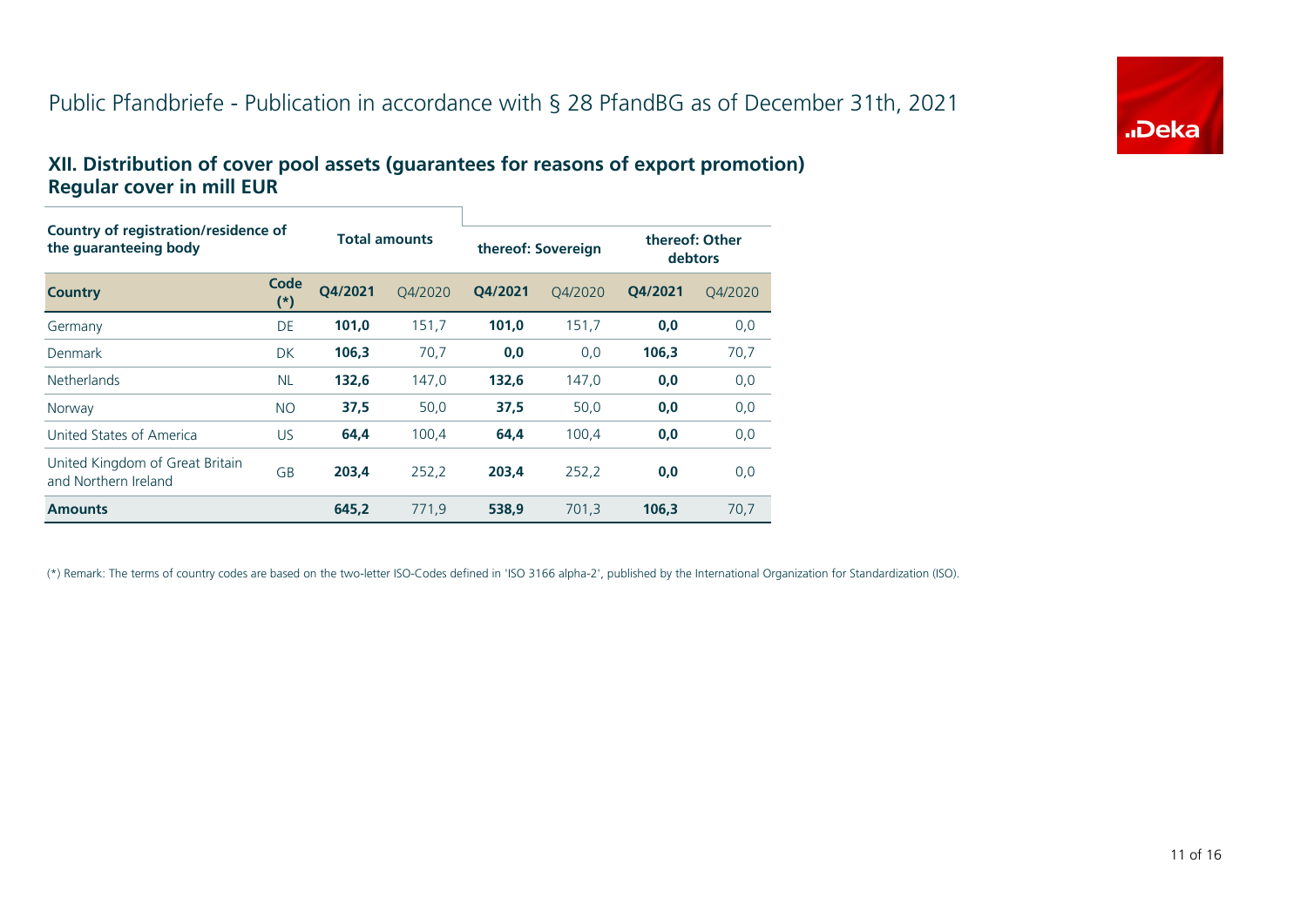

## **XIII. Debts in arrears > 90 Days (in mill EUR)**

| Country of registration/residence of<br>the respective borrower or<br>guaranteeing body |               |                      |         |                    |         |                                         |         |                                      |         |                                  |         |
|-----------------------------------------------------------------------------------------|---------------|----------------------|---------|--------------------|---------|-----------------------------------------|---------|--------------------------------------|---------|----------------------------------|---------|
|                                                                                         |               | <b>Total amounts</b> |         | thereof: Sovereign |         | thereof: Regional<br><b>Authorities</b> |         | thereof: Local<br><b>Authorities</b> |         | thereof: Other<br><b>debtors</b> |         |
| <b>Country</b>                                                                          | Code<br>$(*)$ | Q4/2021              | Q4/2020 | Q4/2021            | Q4/2020 | Q4/2021                                 | Q4/2020 | Q4/2021                              | Q4/2020 | Q4/2021                          | Q4/2020 |
| Germany                                                                                 | <b>DE</b>     | 0,0                  | 0,0     | 0,0                | 0,0     | 0,0                                     | 0,0     | 0,0                                  | 0,0     | 0,0                              | 0,0     |
| <b>Denmark</b>                                                                          | <b>DK</b>     | 0,0                  | 0,0     | 0,0                | 0,0     | 0,0                                     | 0,0     | 0,0                                  | 0,0     | 0,0                              | 0,0     |
| Canada                                                                                  | <b>CA</b>     | 0,0                  | 0,0     | 0,0                | 0,0     | 0,0                                     | 0,0     | 0,0                                  | 0,0     | 0,0                              | 0,0     |
| Latvia                                                                                  | LV            | 0,0                  | 0,0     | 0,0                | 0,0     | 0,0                                     | 0,0     | 0,0                                  | 0,0     | 0,0                              | 0,0     |
| <b>Netherlands</b>                                                                      | <b>NL</b>     | 0,0                  | 0,0     | 0,0                | 0,0     | 0,0                                     | 0,0     | 0,0                                  | 0,0     | 0,0                              | 0,0     |
| Norway                                                                                  | <b>NO</b>     | 0,0                  | 0,0     | 0,0                | 0,0     | 0,0                                     | 0,0     | 0,0                                  | 0,0     | 0,0                              | 0,0     |
| United States of America                                                                | US.           | 0,0                  | 0,0     | 0,0                | 0,0     | 0,0                                     | 0,0     | 0,0                                  | 0,0     | 0,0                              | 0,0     |
| United Kingdom of Great Britain<br>and Northern Ireland                                 | <b>GB</b>     | 0,0                  | 0,0     | 0,0                | 0,0     | 0,0                                     | 0,0     | 0,0                                  | 0,0     | 0,0                              | 0,0     |
| <b>Amounts</b>                                                                          |               | 0,0                  | 0,0     | 0,0                | 0,0     | 0,0                                     | 0,0     | 0,0                                  | 0,0     | 0,0                              | 0,0     |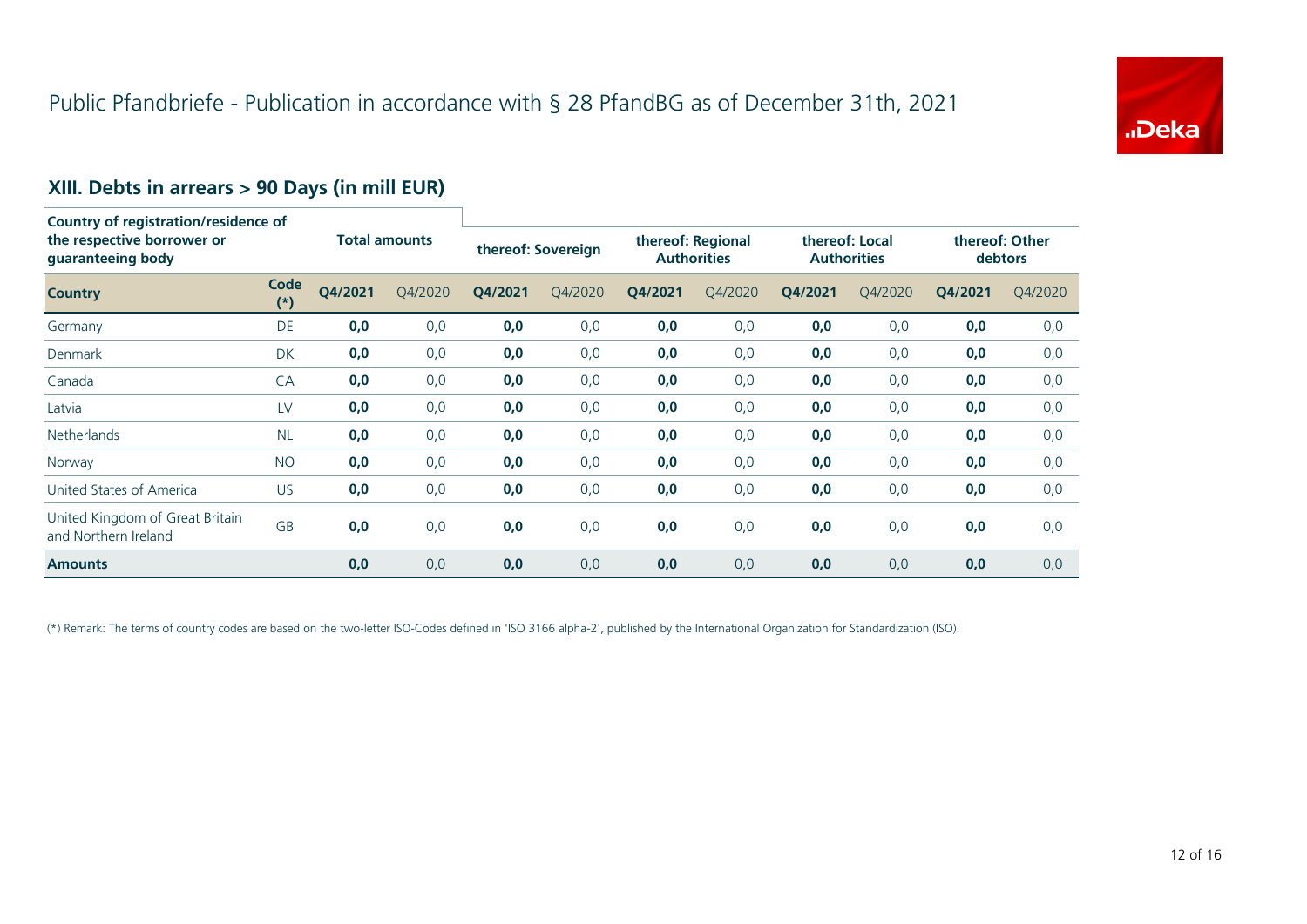

#### **XIV. Total amounts of nonperforming assets, if at least 5% of each individual claim are non performing (in mill EUR)**

| Country of registration/residence of<br>the respective borrower or<br>guaranteeing body |               | <b>Total amounts</b> |         | thereof: Sovereign |         | thereof: Regional<br><b>Authorities</b> |         | thereof: Local<br><b>Authorities</b> |         | thereof: Other<br>debtors |         |
|-----------------------------------------------------------------------------------------|---------------|----------------------|---------|--------------------|---------|-----------------------------------------|---------|--------------------------------------|---------|---------------------------|---------|
| <b>Country</b>                                                                          | Code<br>$(*)$ | Q4/2021              | Q4/2020 | Q4/2021            | Q4/2020 | Q4/2021                                 | Q4/2020 | Q4/2021                              | Q4/2020 | Q4/2021                   | Q4/2020 |
| Germany                                                                                 | DE            | 0,0                  | 0,0     | 0,0                | 0,0     | 0,0                                     | 0,0     | 0,0                                  | 0,0     | 0,0                       | 0,0     |
| <b>Denmark</b>                                                                          | <b>DK</b>     | 0,0                  | 0,0     | 0,0                | 0,0     | 0,0                                     | 0,0     | 0,0                                  | 0,0     | 0,0                       | 0,0     |
| Canada                                                                                  | CA            | 0,0                  | 0,0     | 0,0                | 0,0     | 0,0                                     | 0,0     | 0,0                                  | 0,0     | 0,0                       | 0,0     |
| Latvia                                                                                  | LV            | 0,0                  | 0,0     | 0,0                | 0,0     | 0,0                                     | 0,0     | 0,0                                  | 0,0     | 0,0                       | 0,0     |
| <b>Netherlands</b>                                                                      | <b>NL</b>     | 0,0                  | 0,0     | 0,0                | 0,0     | 0,0                                     | 0,0     | 0,0                                  | 0,0     | 0,0                       | 0,0     |
| Norway                                                                                  | <b>NO</b>     | 0,0                  | 0,0     | 0,0                | 0,0     | 0,0                                     | 0,0     | 0,0                                  | 0,0     | 0,0                       | 0,0     |
| United States of America                                                                | <b>US</b>     | 0,0                  | 0,0     | 0,0                | 0,0     | 0,0                                     | 0,0     | 0,0                                  | 0,0     | 0,0                       | 0,0     |
| United Kingdom of Great Britain<br>and Northern Ireland                                 | <b>GB</b>     | 0,0                  | 0,0     | 0,0                | 0,0     | 0,0                                     | 0,0     | 0,0                                  | 0,0     | 0,0                       | 0,0     |
| <b>Amounts</b>                                                                          |               | 0,0                  | 0,0     | 0,0                | 0,0     | 0,0                                     | 0,0     | 0,0                                  | 0,0     | 0,0                       | 0,0     |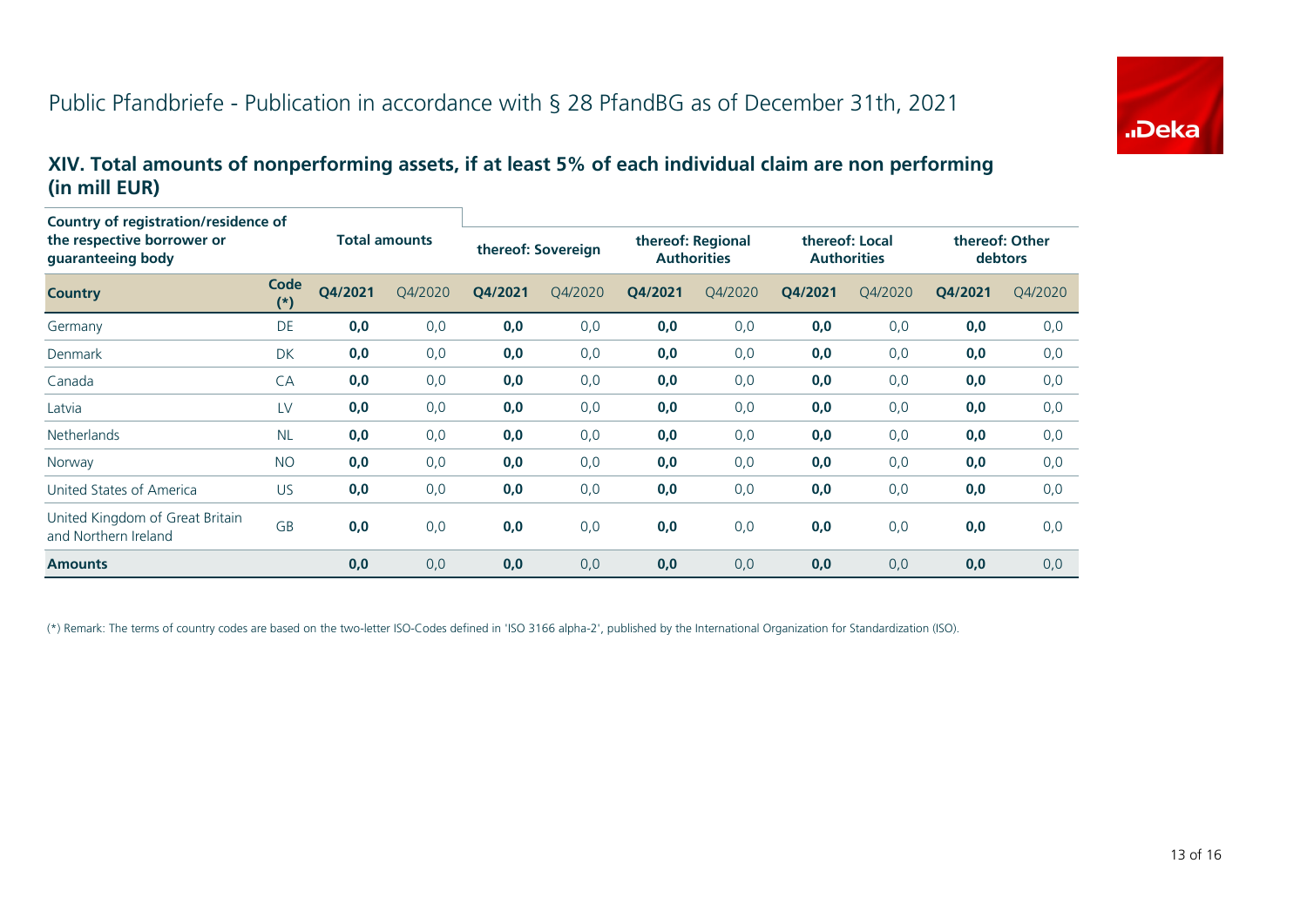

## **I. Additional voluntary information about the cover pool**

|                                    |             | Q4/2021 |
|------------------------------------|-------------|---------|
| WAL of cover pool (Total)          | in years    | 6,0     |
| Part of ECB elligble securities    | in mill EUR | 420,0   |
| Overcollateralisation by law (npv) | in $%$      | 2,0     |

| <b>Currency Exposure (nominal)</b> | in mill EUR | Q4/2021 |
|------------------------------------|-------------|---------|
| EUR                                |             | 4.313,8 |
| <b>USD</b>                         |             | 110,0   |

| <b>Current Rating of Pfandbrief (according to Rating Agency)</b> | O4/2021 |
|------------------------------------------------------------------|---------|
| Moody's                                                          | Aaa     |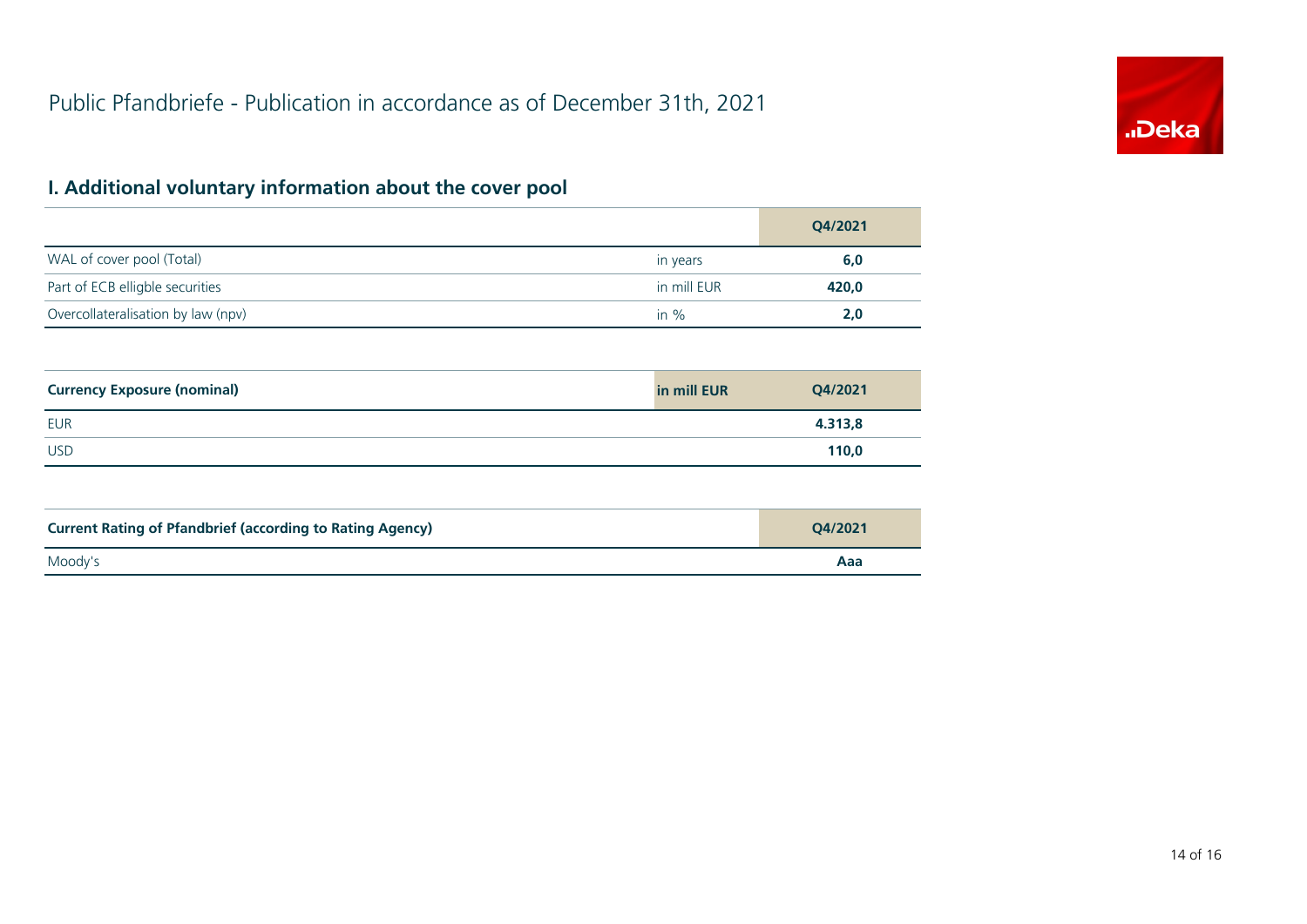

## **I. Additional voluntary information about the cover pool**

| Breakdown of claims agianst centralbanks and banks<br>according to section 25 para 1 no. 5 by Credit Quality Step | in mill EUR | O4/2021 |
|-------------------------------------------------------------------------------------------------------------------|-------------|---------|
| Credit Quality Step 1                                                                                             |             | 0,0     |
| Credit Quality Step 2                                                                                             |             | 0,0     |

| Loans $(*)$                                               |             | Q4/2021 |
|-----------------------------------------------------------|-------------|---------|
| Number of loans                                           |             | 279     |
| Number of borrowers                                       |             | 96      |
| Total amount of loans granted to the 10 biggest borrowers | in mill EUR | 1.489,0 |
| Total amounts of bonds                                    | in mill EUR | 441,7   |
| Total amounts of loans                                    | in mill EUR | 3.982,1 |

| <b>Derivates</b>                                          |              | O4/2021   |
|-----------------------------------------------------------|--------------|-----------|
| Are derivatives included in the cover pool?               | Yes / No     | <b>No</b> |
| Dervatives in the cover pool (npv)                        | in mill EUR  | 0,0       |
| Type of swaps (I=intra-group, E=external, B=both, N=none) | (I, E, B, N) | N         |

(\*) Remark: Only regular cover pool assets are included.